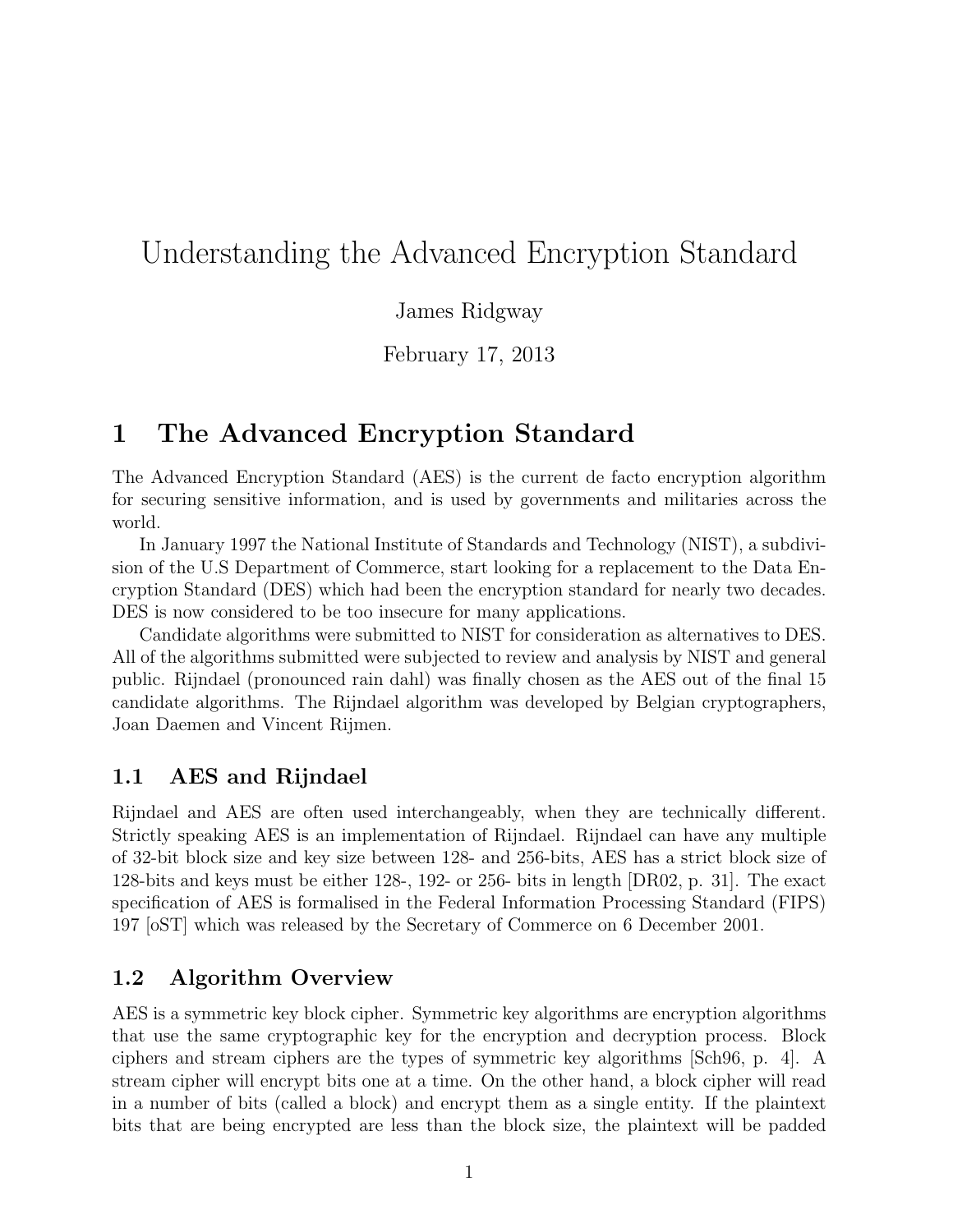so that the plaintext matches the block size. AES always produces encrypted messages that are multiples of 128-bits because of the 128-bit block size. Although the algorithm uses a fixed block size it does accept a variety of key sizes: 128-, 192- and 256- bits. AES is based on a design principle called a substitution-permutation network (SPN). An SPN uses substitution boxes (S-Boxes) and permutation boxes (P-Boxes) to apply layers of substitution and permutation to a block. S- and P- box transformation are often achieved using exclusive or and bitwise rotation [DR02][p. 77] [AT90,FNS75, KD79, O'C95].

During the encryption and decryption process repetitive transformation rounds are applied to a 4x4 column-major order matrix - known as a state matrix. The number of rounds of transformation repetitions that are applied to the state matrix are governed by the key size.

- 10 rounds for 128-bit keys.
- 12 rounds for 192-bit keys.
- 14 rounds for 256-bit keys.

Each round of encryption involves several processing steps which are used to transform the plaintext to ciphertext. Conversely, inverse processing steps exist to transform ciphertext back to plaintext during the decryption process.

The AES algorithm can be summaries into the following four major steps:

- 1. Key Expansion
- 2. Initial Round
	- (a) AddRoundKey
- 3. Iterate Rounds
	- (a) SubBytes
	- (b) ShiftRows
	- (c) MixColumns
	- (d) AddRoundKey
- 4. Final Round
	- (a) SubBytes
	- (b) ShiftRows
	- (c) AddRoundKey

## **2 Algorithm Processes**

The definitions of the algorithm processes in the section are derived from the descriptions in [DR02].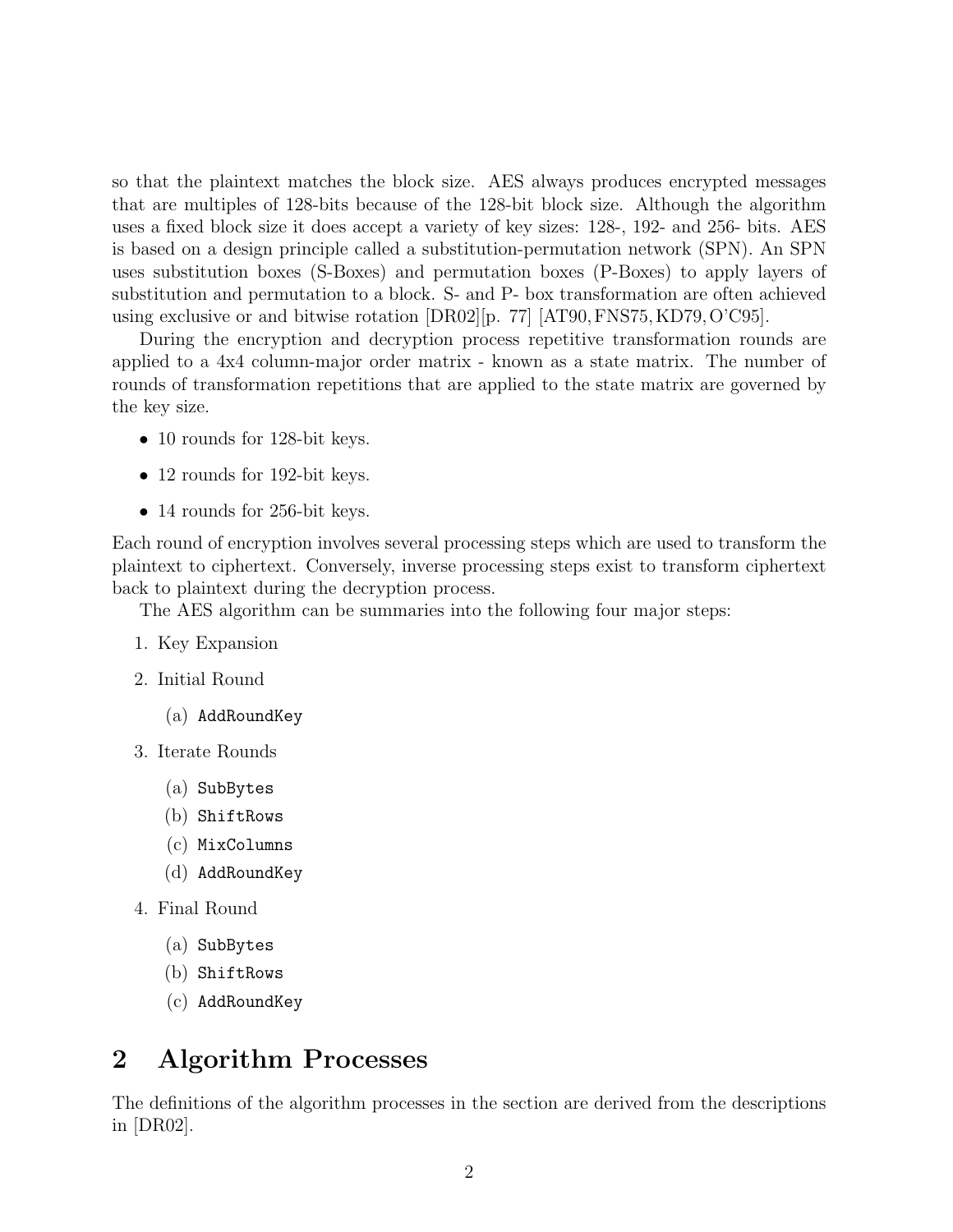#### **2.1 Key Expansion**

Key expansion derives round keys for the cipher key using the Rijndael Key Schedule. The Key Schedule expands a short key into a number of separate round keys. The key schedule algorithm uses a number of core operations: Rotate, Rcon and Rijndael S-Box.

#### **2.1.1 Operations**

#### **Rotation**

The rotation operation takes a 32-bit word and rotates it 8-bits to the left, for example, 1D 2C 3B 4A becomes 2C 3B 4A 1D.

#### **Rcon**

Rcon (or round constants) are values computed in  $GF(2<sup>8</sup>)$ , whereby:

$$
Rcon(i) = x^{i-1} \bmod x^8 + x^4 + x^3 + x + 1 \tag{1}
$$

with  $x = 2$  and *i* starting at 1.

Note: this operation is performed as a polynomial in the finite field  $GF(2<sup>8</sup>)$  and not as real integers. The example below shows how to calculate the *Rcon*(9):

$$
Rcon(9) = x^{9-1} \bmod x^8 + x^4 + x^3 + x + 1 \tag{2}
$$

$$
= x8 \bmod x8 + x4 + x3 + x + 1
$$
 (3)

= 100000000 mod 100011011 (4)

$$
= 11011 = (27 \text{ in decimal}) \tag{5}
$$

#### **Rijndael S-Box**

The Rijndael S-Box is a lookup table of values (see 2.2), which is used with a SubWord function that applies the S-Box to each of the 4-byte of the input word to produce an output word.

#### **2.1.2 Key Schedule Pseudocode**

The following pseudocode from FIPS PUB 197 [oST] outlines the operation of the Rijndael Key Schedule algorithm:

```
1 KeyExpansion (byte key [4*Nk], word w [Nb*(Nr+1)], Nk)
2 begin
3 word temp
4 \mid i = 05 while (i < Nk)
6 w[i] = word(key[4*i], key[4*i+1], key[4*i+2], key[4*i+3])7 i = i+1
```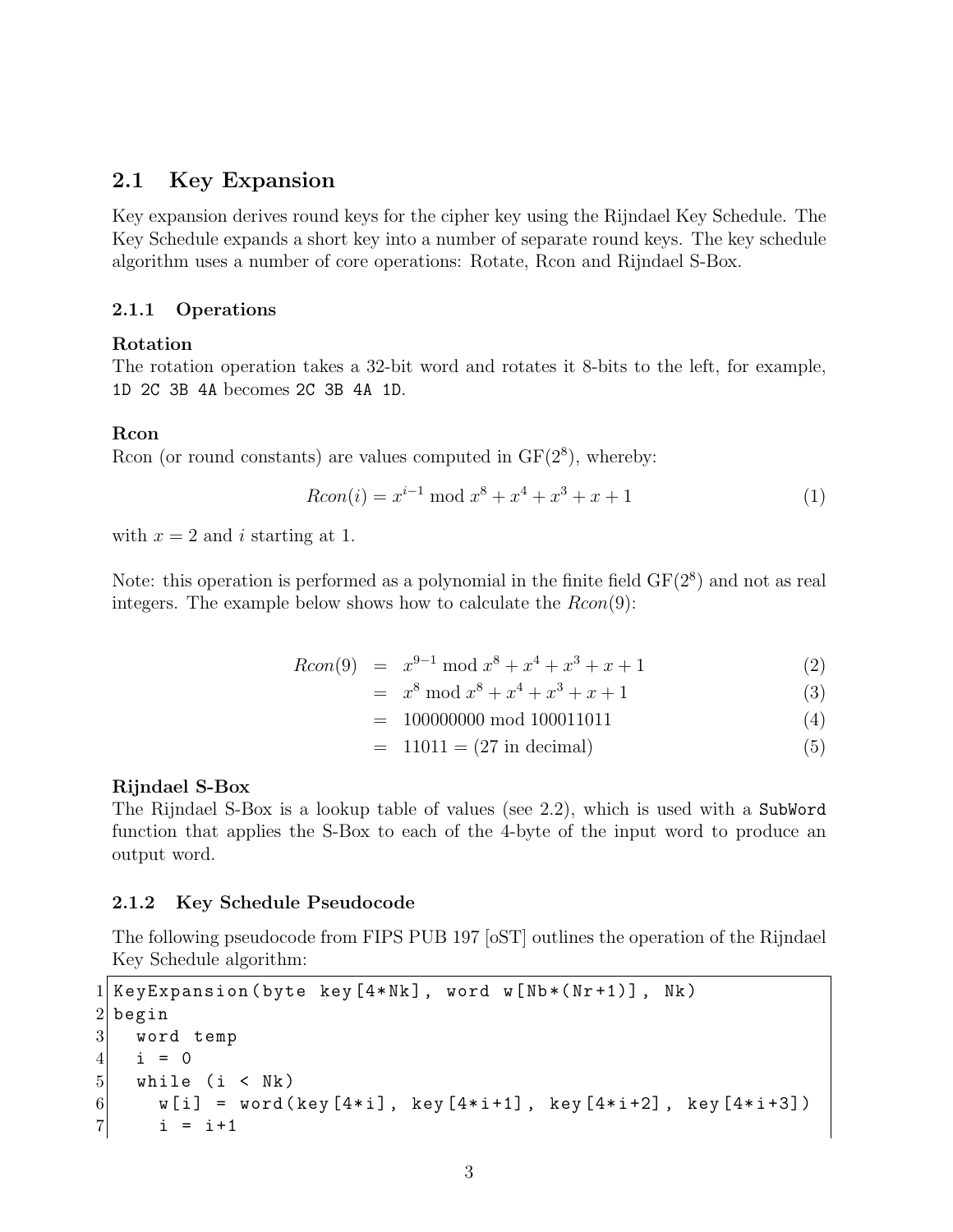```
8 end while
9 i = Nk
10 while (i < Nb * (Nr+1)]
11 temp = w[i-1]12 if (i mod Nk = 0)
13 temp = SubWord (RotWord (temp)) xor Rcon [i/Nk]
14 else if (Nk > 6 and i mod Nk = 4)
15 temp = SubWord (temp)
16 end if
17 w[i] = w[i-Nk] xor temp
18 i = i + 1
19 end while
20 end
```
#### **2.2** SubBytes **Step**

SubBytes consists of applying an S-Box permutation to the bytes of the state matrix. This is the only non-linear transformation in the entire cipher. The S-Box used by AES was designed to minimise the input-output correlation, and difference propagation probability. The S-Box is derived from the multiplicative inverse in  $GF(2<sup>8</sup>)$ , and is defined as:

$$
g: a \to b = a^{-1} \tag{6}
$$

#### **2.3** ShiftRows **Step**

The ShiftRows step involves applying a left circular shift to each row of the state matrix in turn. The first row remains unchanged, but the first, second and third rows are shift 1, 2 and 3 positions to the left respectively.

$$
M = \begin{bmatrix} a_{0,0} & a_{0,1} & a_{0,2} & a_{0,3} \\ a_{1,0} & a_{1,1} & a_{1,2} & a_{1,3} \\ a_{2,0} & a_{2,1} & a_{2,2} & a_{2,3} \\ a_{3,0} & a_{3,1} & a_{3,2} & a_{3,3} \end{bmatrix} \quad \text{ShiftRows}(M) = \begin{bmatrix} a_{0,0} & a_{0,1} & a_{0,2} & a_{0,3} \\ a_{1,1} & a_{1,2} & a_{1,3} & a_{1,0} \\ a_{2,2} & a_{2,3} & a_{2,0} & a_{2,1} \\ a_{3,3} & a_{3,0} & a_{3,1} & a_{3,2} \end{bmatrix} \tag{7}
$$

#### **2.4** MixColumns **Step**

MixColumns is a permutation that operates column by column of the state matrix. The MixColumns step takes four input bytes and produces four output bytes, whereby each input byte affects all of the output bytes. Each column of the state matrix (represented above by vector *a*) is treated as a polynomial over  $GF(2^8)$  and is multiplied modulo  $x^4 + 1$ with a polynomial  $p(x)$ . The polynomial coefficients have simple values: 0, 1, 2 and 3. Coefficients of 0 and 1 result in no processing, a coefficient of 2 results in a shift to the left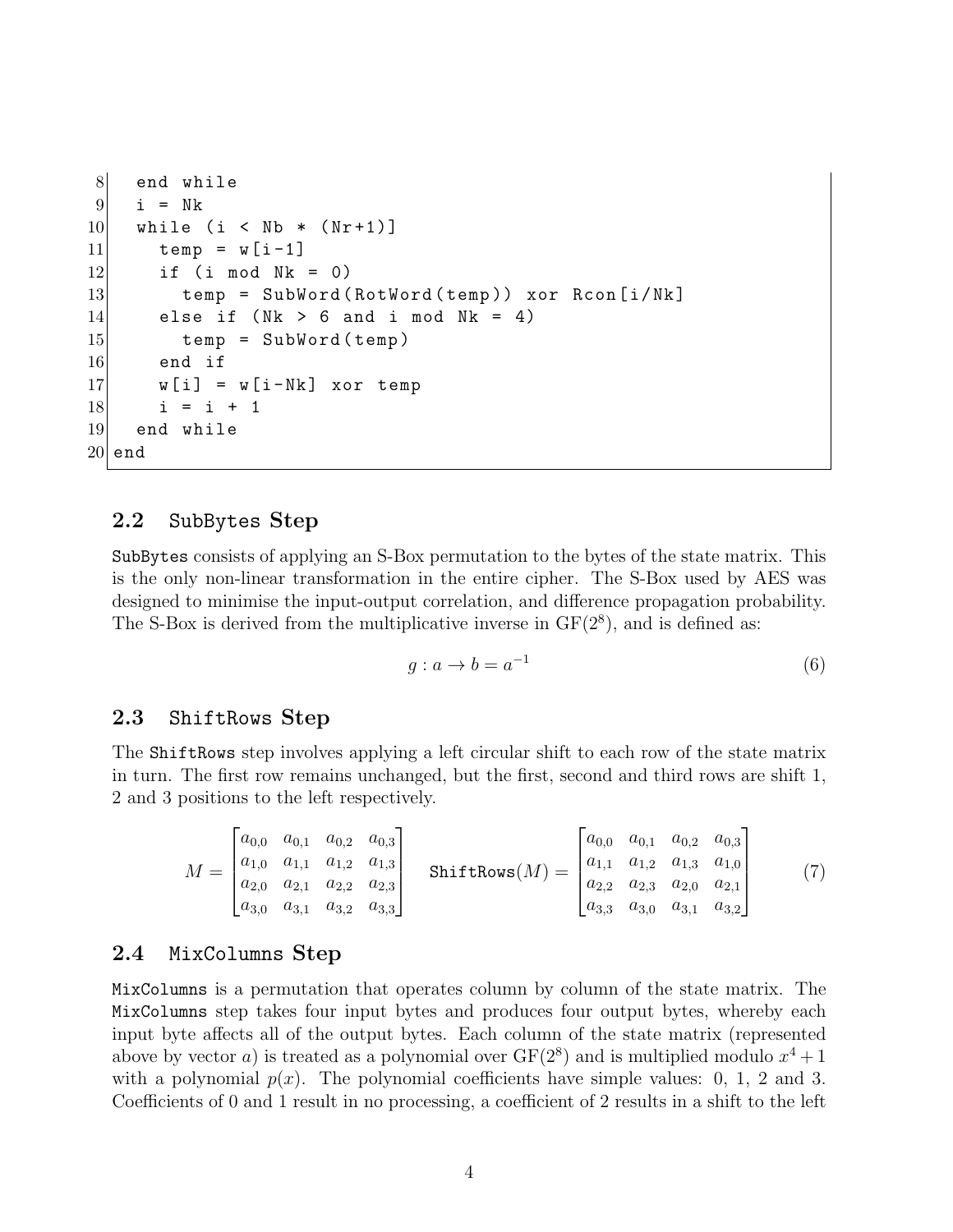and a coefficient of 3 results in a shift to the left and XORing with the unshifted value. Let  $b(x) = p(x) \times a(x) \pmod{x^4 + 1}$ , then:

$$
\begin{bmatrix} b_{0,0} \\ b_{0,1} \\ b_{0,2} \\ b_{0,3} \end{bmatrix} = \begin{bmatrix} 2 & 3 & 1 & 1 \\ 1 & 2 & 3 & 1 \\ 1 & 1 & 2 & 3 \\ 3 & 1 & 1 & 2 \end{bmatrix} \times \begin{bmatrix} a_{0,0} \\ a_{0,1} \\ a_{0,2} \\ a_{0,3} \end{bmatrix}
$$
 (8)

#### **2.5** AddRoundKey **Step**

AddRoundKey is a simple XOR of the current round, *a*, with the subkey, *k*:

$$
\begin{bmatrix} a_{0,0} & a_{0,1} & a_{0,2} & a_{0,3} \ a_{1,0} & a_{1,1} & a_{1,2} & a_{1,3} \ a_{2,0} & a_{2,1} & a_{2,2} & a_{2,3} \ a_{3,0} & a_{3,1} & a_{3,2} & a_{3,3} \end{bmatrix} \oplus \begin{bmatrix} k_{0,0} & k_{0,1} & k_{0,2} & k_{0,3} \ k_{1,0} & k_{1,1} & k_{1,2} & k_{1,3} \ k_{2,0} & k_{2,1} & k_{2,2} & k_{2,3} \ k_{3,0} & k_{3,1} & k_{3,2} & k_{3,3} \end{bmatrix} = \begin{bmatrix} b_{0,0} & b_{0,1} & b_{0,2} & b_{0,3} \ b_{1,0} & b_{1,1} & b_{1,2} & b_{1,3} \ b_{2,0} & b_{2,1} & b_{2,2} & b_{2,3} \ b_{3,0} & b_{3,1} & b_{3,2} & b_{3,3} \end{bmatrix}
$$
(9)

## **3 Block Cipher Modes**

A block cipher is a simple cryptographic primitive that can covert a fixed-length block of plaintext to a block of ciphertext. *Modes of operation* are used to specify how the cipher encrypts and decrypts blocks. This is especially important for ensuring the confidentiality of long messages [DR02, p. 27].

Using cipher block modes can help to prevent against some attacks such as frequency analysis. Block size can also be an important consideration, as small block sizes can be vulnerable to attacks based on statistical analysis. Most block ciphers use a typical block size of 64-bits, however AES uses a larger 128-bits [MOVR96, p. 225].

The following are popular block cipher modes:

- *•* Electronic Code Book (ECB)
- *•* Cipher Block Chaining (CBC)
- Cipher Feed back mode (CFB)
- *•* Output Feed Back mode (OFB)

The remainder of this section will explain how each of the above block modes worked. These explanations are based on [Sch96] and [MOVR96].

#### **3.1 Electronic Code Book (ECB)**

Electronic Code Book is by far the simplest method of encryption with a block cipher. With ECB each block is encrypted independently, whilst this can present some advantages, it is a method that is heavily undermined by the disadvantages.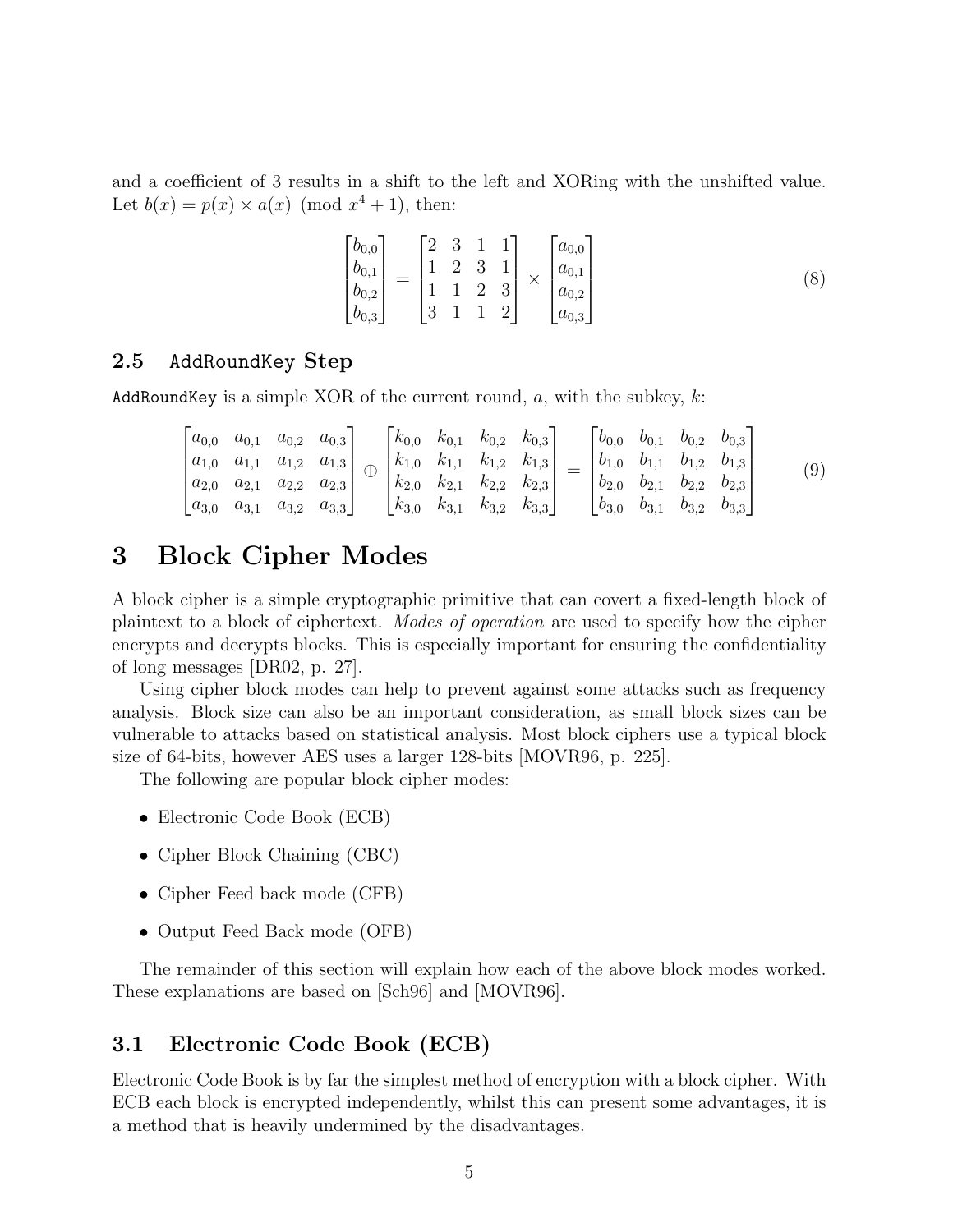The main advantage of ECB is that each block is independent, thus meaning that plaintext does not have to be encrypted or decrypted linearly (from start to finish). In some contexts the ability to randomly and independently access blocks of encrypted data can be useful but this does open up a number of vulnerabilities.

The independent nature of ECB means that two identical plaintext blocks will have identical ciphertext blocks - this is a significant problem. Patterns in plaintext data will still highly correlated between the plaintext and ciphertext blocks. If an attacker has access to several plaintext and ciphertext messages they can start to compile a codebook of known plaintext-ciphertext pairs.



Electronic Code Book (ECB) - Encryption

Figure 1: *Electronic Code Book (ECB) - Encryption*



Electronic Code Book (ECB) - Encryption

Figure 2: *Electronic Code Book (ECB) - Decryption*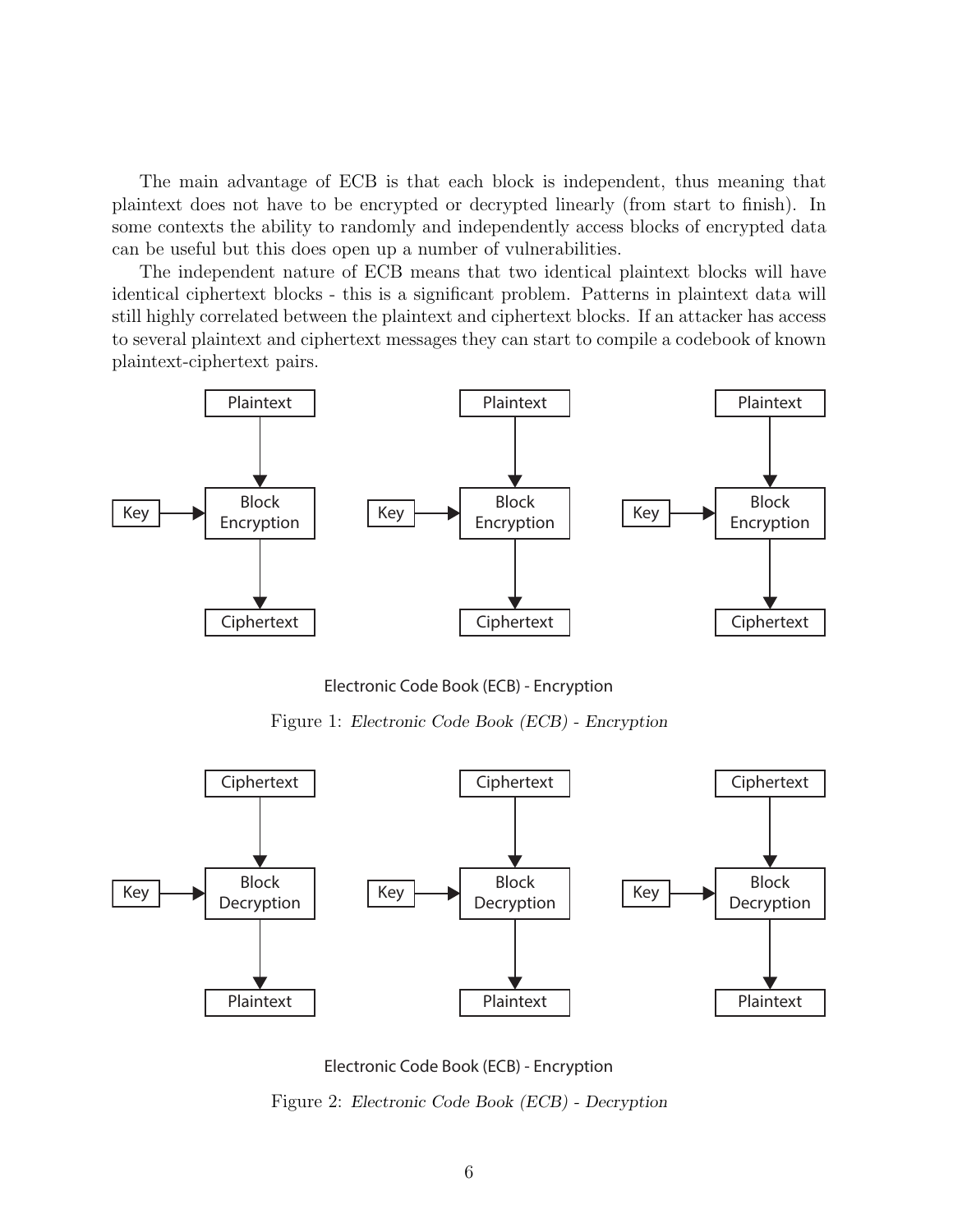### **3.2 Cipher Block Chaining (CBC)**

Invented by IBM in 1976, CBC ensures that each plaintext block is randomised before it is encrypted with the block cipher. CBC XORs each block of plaintext with the previous ciphertext block before encrypting with the block cipher. To ensure randomisation an Initialisation Vector (IV) is used for the first block. The CBC method makes each block of ciphertext dependent on all of the plaintext blocks up to that point. Unlike ECB, CBC must encrypt and decrypt linearly because of this dependancy.



Cipher Block Chaining (CBC) - Encryption

Figure 3: *Cipher Block Chaining (CBC) - Encryption*



Figure 4: *Cipher Block Chaining (CBC) - Decryption*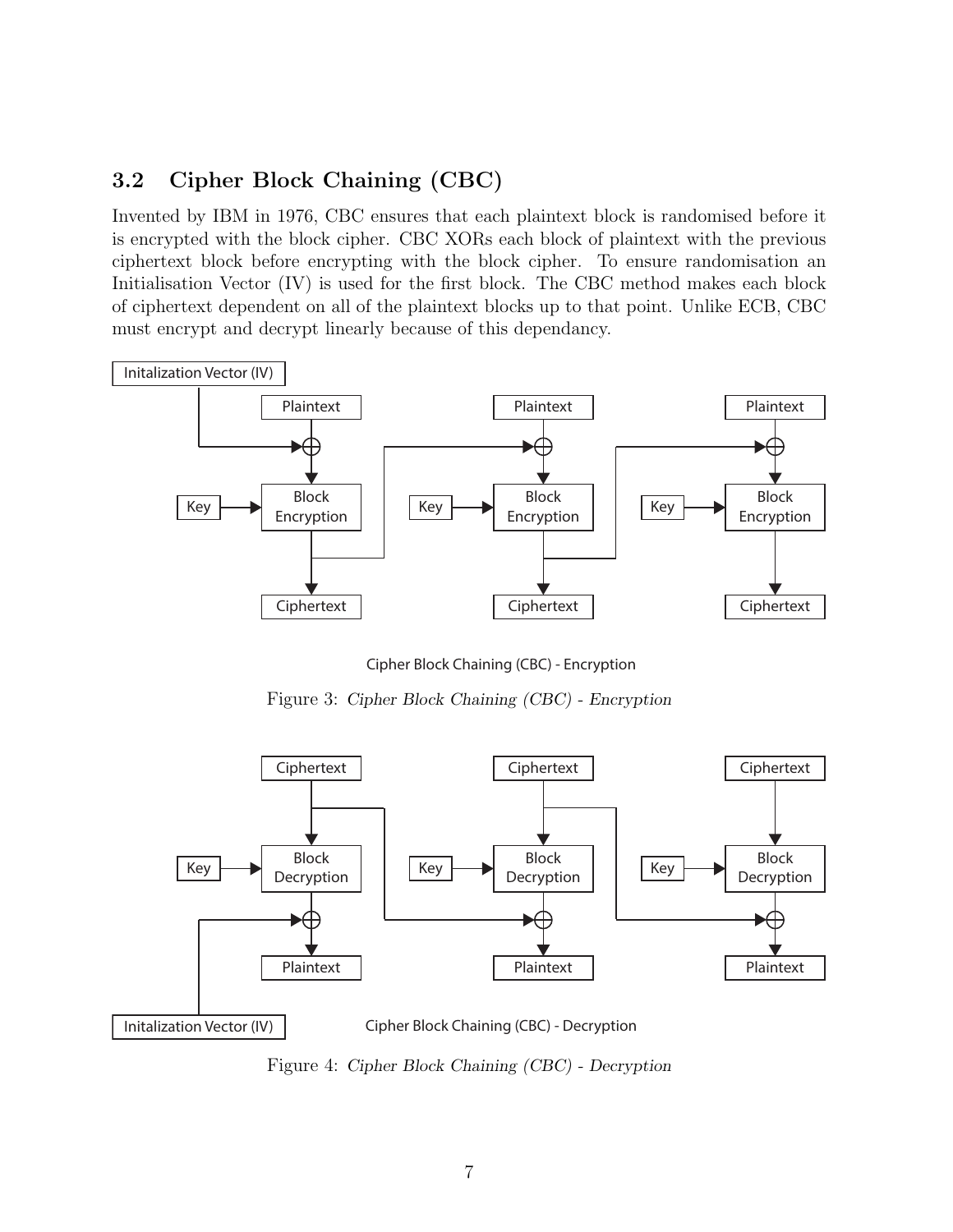### **3.3 Cipher Feed Back mode (CFB)**

ECB and CBC are modes specifically for block ciphers, but block ciphers can also use stream cipher modes. CFB is a *self-synchronising stream cipher* - using this mode will turn a block cipher into a self-synchronising stream cipher. Self-synchronising stream ciphers use previous ciphertext bits to generate the keystream bits.



Cipher Feed Back (CFB) - Encryption

Figure 5: *Cipher Feed Back (CFB) - Encryption*



Cipher Feed Back (CFB) - Decryption

Figure 6: *Cipher Feed Back (CFB) - Decryption*

### **3.4 Output Feed Back mode (OFB)**

OFB is a synchronous stream cipher mode whose keystream is independent of the message being encrypted (independent of plaintext and ciphertext). OFB produces ciphertext by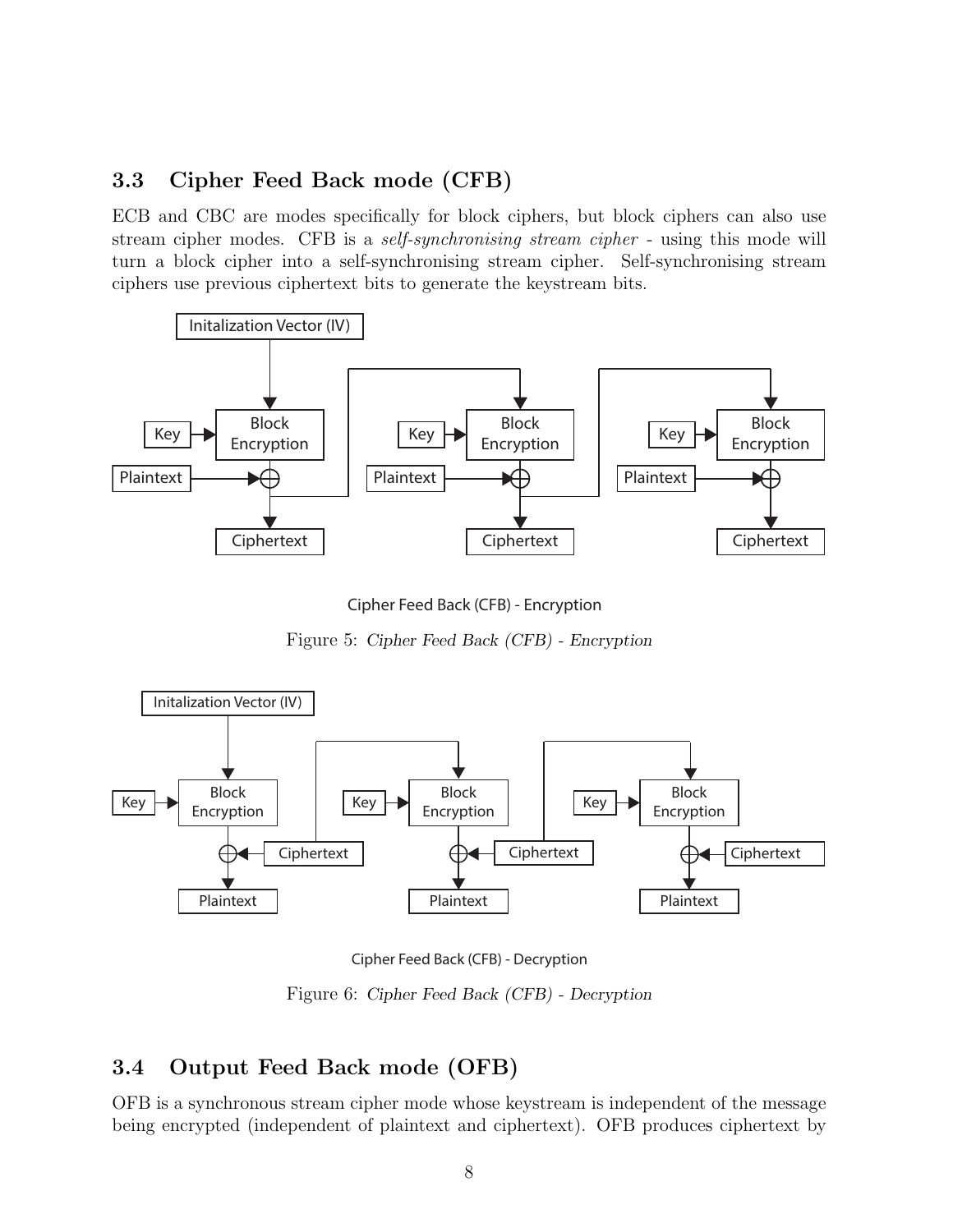



Output Feed Back (OFB) - Encryption

Figure 7: *Output Feed Back (OFB) - Encryption*





Figure 8: *Output Feed Back (OFB) - Decryption*